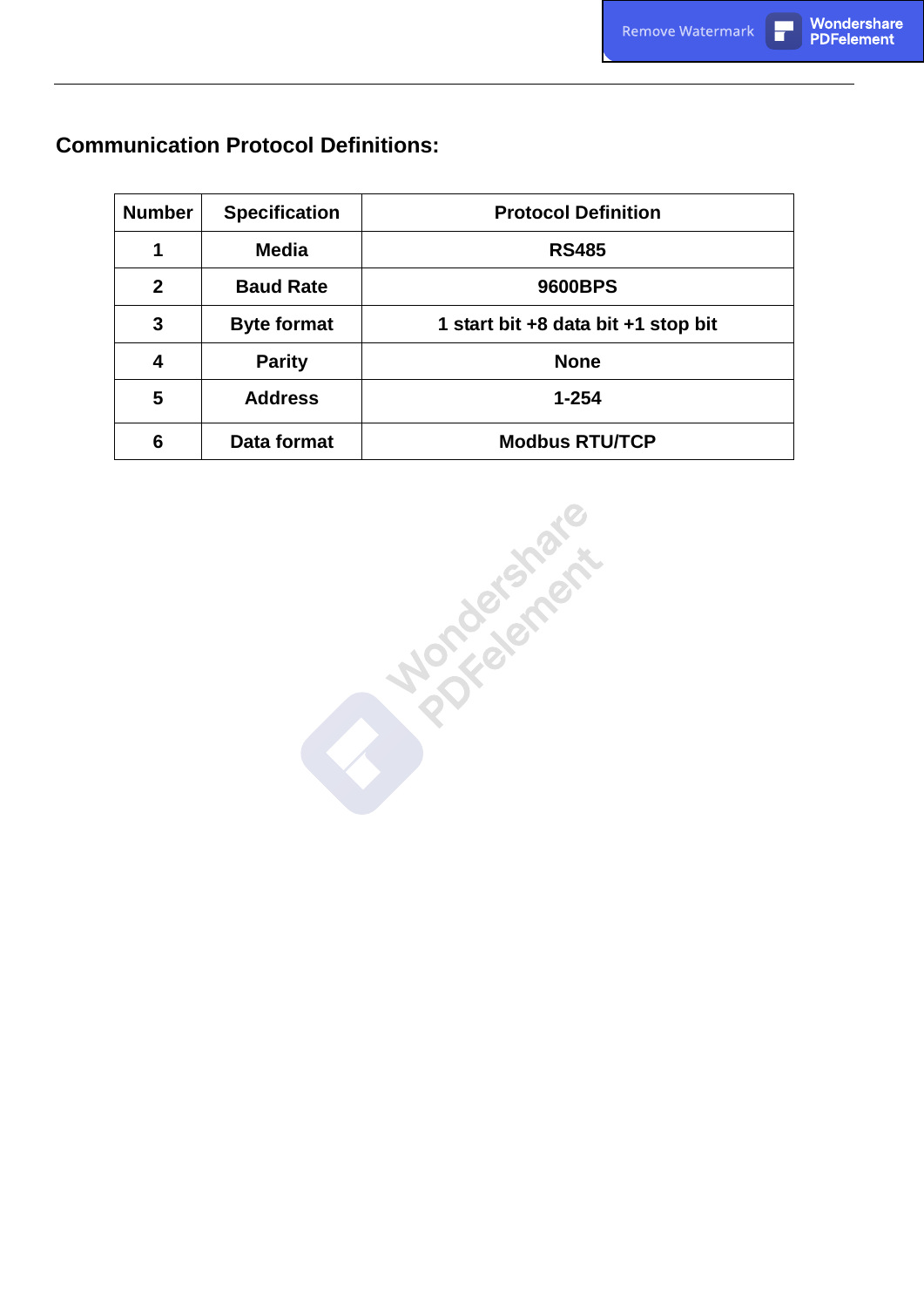### **0 03 Data Unit:**

| Code                    | <b>Address</b>  | <b>Specification</b>      | <b>Details</b>                      |  |
|-------------------------|-----------------|---------------------------|-------------------------------------|--|
| $\mathbf{3}$            | $\overline{0}$  | RoomTemp                  | $0-500$ (235: 23.5 degrees)         |  |
| $\overline{\mathbf{3}}$ | 1               | FloorTemp                 | $0-500$ (235: 23.5 degrees)         |  |
| $\mathbf{3}$            | $\overline{2}$  | Humidity                  | $0 - 99$                            |  |
| 3                       | 3               | 4FCU Heating valve Status | 1:on, 0:off                         |  |
| $\mathbf{3}$            | $\overline{4}$  | 4FCU Cooling valve Status | 1:on, 0:off                         |  |
| $\mathbf{3}$            | 5               | 2FCU Valve_Status         | 1:on, 0:off                         |  |
| $\mathbf{3}$            | 6               | High Fan Status           | 1:on, 0:off                         |  |
| $\mathbf{3}$            | $\overline{7}$  | Med Fan Status            | 1:on, 0:off                         |  |
| $\mathbf{3}$            | 8               | Low Fan Status            | 1:on, 0:off                         |  |
| $\mathbf{3}$            | 9               | Heating output Status     | 1:on, 0:off                         |  |
| $\mathbf{3}$            | 10              | HW Heat Status            | 1:active, 0:inactive                |  |
| $\mathbf{3}$            | 11              | HW HotWater Status        | 1:active, 0:inactive                |  |
| 3                       | 12              | Touch Lock                | 1:active, 0:inactive                |  |
| $\mathbf{3}$            | 13              | Window Open function      | 1:active, 0: inactive               |  |
| 3                       | 14              | Holiday function          | l:active, 0: inactive               |  |
| $\mathbf{3}$            | 15              | Holding function          | 1:active, 0:inactive                |  |
| $\mathbf{3}$            | 16              | Boost function            | 1:active, 0: inactive               |  |
| $\mathbf{3}$            | 17              | Floor overheat            | 1:active, 0:inactive                |  |
| $\overline{3}$          | 18              |                           | hotwater:2; eheat:3; eheat-timer:31 |  |
|                         |                 | Device Type               | ; $fcu-2:4$ ; $fcu-4:5$ ;           |  |
| $\mathbf{3}$            | 19              | Auxiliary Heat            | 1: yes; 0: no                       |  |
| $\mathbf{3}$            | 20              | Fan Speed                 | 1speed:0; 3speed:1                  |  |
| 3                       | 21              | System Eorr               | 1:yes, 0:no                         |  |
| $\overline{\mathbf{3}}$ | $\overline{22}$ | CO <sub>2</sub>           | $0 - 9999$                          |  |

## **S 0 3/16 Data Unit:**

| Code             | <b>Address</b> | <b>Specification</b> | <b>Details</b>                                             |
|------------------|----------------|----------------------|------------------------------------------------------------|
| $3\backslash 16$ | 59             | CO2 setpoint         | $0 - 99999$                                                |
| $3\backslash16$  | 60             | Temperature Format   | $1:$ F, $0:$ C                                             |
| $3\backslash16$  | 61             | Status               | 1:on, 0:off                                                |
| $3\backslash16$  | 62             | System Mode          | $0:\text{heat}$ ;<br>1:cool;2:vatilate;3:dehumidity;4:auto |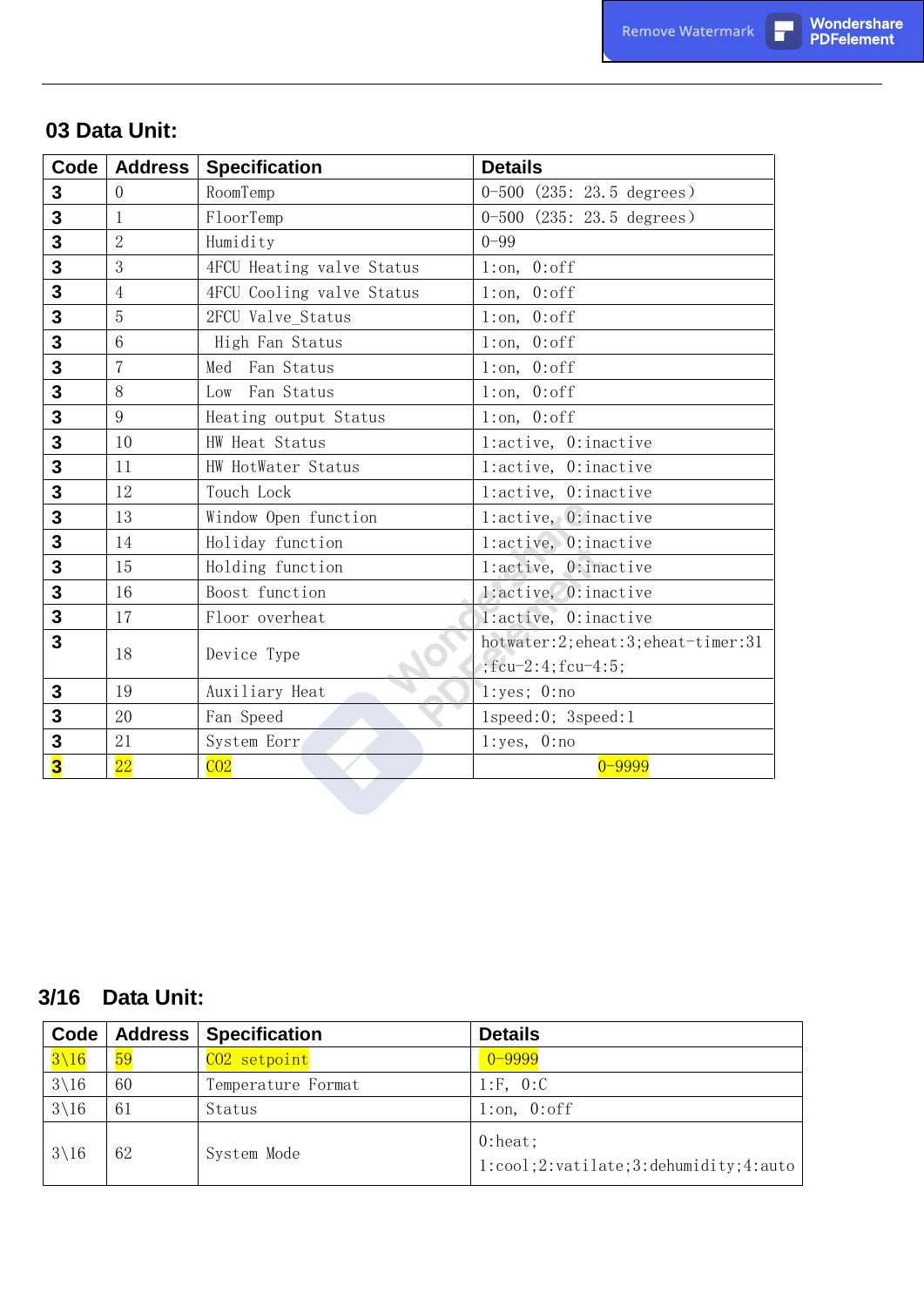| $3\backslash16$  | 63 | Fan speed                    | $0:$ high; $1:$ med; $2:$ low; $3:$ auto       |
|------------------|----|------------------------------|------------------------------------------------|
| $3\backslash16$  | 64 | Set temperature              | $50 - 350$                                     |
| $3\backslash16$  | 65 | Away                         | 1: yes; 0: no                                  |
| $3\backslash16$  | 66 | Away Temperature             | $50 - 350$                                     |
| $3\backslash16$  | 67 | Hold End<br>Time-Hi          | $time_t$                                       |
| $3\backslash 16$ | 68 | Hold End<br>Time-Low         | time t                                         |
| $3\backslash16$  | 69 | Holding Temperature          | $50 - 350$                                     |
| $3\backslash16$  | 70 | Holiday Start Time-Hi        | $time_t$                                       |
| $3\backslash16$  | 71 | Holiday Start Time-Low       | $time_t$                                       |
| $3\backslash 16$ | 72 | Holiday End<br>Time-Hi       | $time_t$                                       |
| $3\backslash 16$ | 73 | Holiday End<br>Time-Low      | time t                                         |
| $3\backslash16$  | 74 | OptimumStart                 | 1:on, 0:off                                    |
| $3\backslash16$  | 75 | Boost End Time-Hi            | $time_t$                                       |
| $3\backslash 16$ | 76 | Boost End Time-Low           | $time_t$                                       |
| $3\backslash 16$ | 77 | Boost                        | 1:on, 0:off                                    |
| $3\backslash 16$ | 78 | Touch panel Lock             | 1: yes, 0: no                                  |
| $3\backslash 16$ | 79 | Lock Pin 1                   | $0' - 9'$                                      |
| $3\backslash16$  | 80 | Lock Pin_2                   | $0' - 9'$                                      |
| $3\backslash16$  | 81 | Lock Pin 3                   | $0' - 9'$                                      |
| $3\backslash 16$ | 82 | Lock Pin 4                   | $0' - 9'$                                      |
| $3\backslash16$  | 83 | Maximum Set Temperature      | $50 - 350$                                     |
|                  |    | Limitation                   |                                                |
| $3\backslash16$  | 84 | Minimum Set Temp Limitation  | $50 - 350$                                     |
| $3\backslash16$  | 85 | Floor Temperature Limitation | $50 - 350$                                     |
| $3\backslash16$  | 86 | Schedule Mode                | 0:weekday/weekend, 1:7days, 2:24hrs,<br>3:none |

# **3/16 Schedule data - Weekday/weekend**

| Code            | <b>Address</b> | <b>Specification</b> | <b>Details</b> |         |
|-----------------|----------------|----------------------|----------------|---------|
| $3\backslash16$ | 87             | Timer 1:<br>Hour     | $0 - 23$       | weekday |
| $3\backslash16$ | 88             | Timer 1: Min         | $0 - 59$       | weekday |
| $3\backslash16$ | 89             | Timer 1: Settemp     | $50 - 350$     | weekday |
| $3\backslash16$ | 90             | Timer 2: Hour        | $0 - 23$       | weekday |
| $3\backslash16$ | 91             | Timer 2: Min         | $0 - 59$       | weekday |
| $3\backslash16$ | 92             | Timer 2: Settemp     | $50 - 350$     | weekday |
| $3\backslash16$ | 93             | Timer 3: Hour        | $0 - 23$       | weekday |
| $3\backslash16$ | 94             | Timer 3: Min         | $0 - 59$       | weekday |
| $3\backslash16$ | 95             | Timer 3: Settemp     | $50 - 350$     | weekday |
| $3\backslash16$ | 96             | Timer 4: Hour        | $0 - 23$       | weekday |
| $3\backslash16$ | 97             | Timer 4: Min         | $0 - 59$       | weekday |
| $3\backslash16$ | 98             | Timer 4: Settemp     | $50 - 350$     | weekday |

Wondershare<br>PDFelement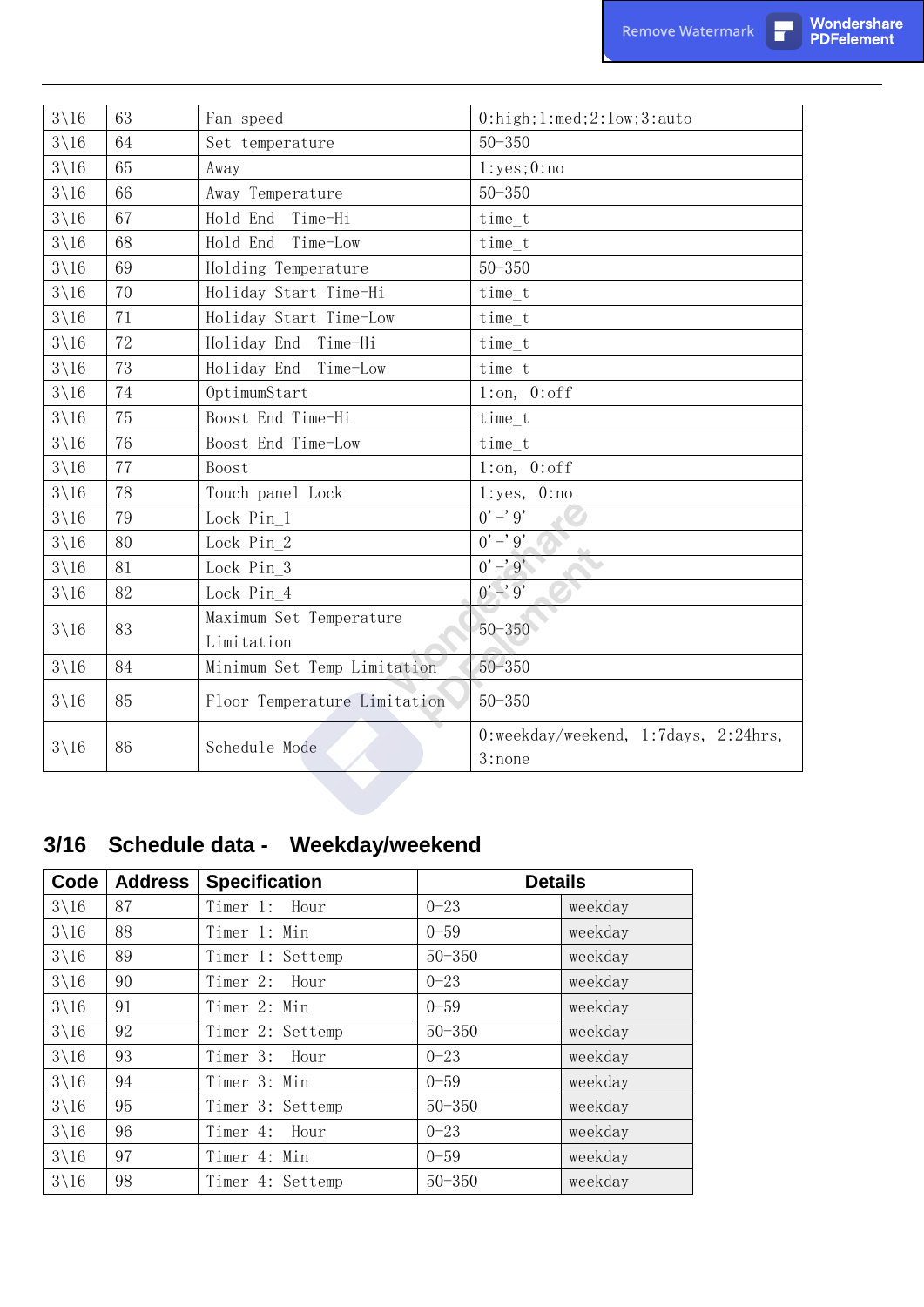| $3\backslash16$<br>$0 - 23$<br>147<br>Timer 1: Hour<br>weekend<br>$3\backslash16$<br>148<br>$0 - 59$<br>Timer 1: Min<br>weekend<br>$3\backslash16$<br>149<br>$50 - 350$<br>Timer 1: Settemp<br>weekend<br>$3\backslash16$<br>150<br>$0 - 23$<br>Timer 2:<br>Hour<br>weekend<br>$3\backslash16$<br>$0 - 59$<br>151<br>Timer 2: Min<br>weekend<br>$3\backslash16$<br>152<br>$50 - 350$<br>Timer 2: Settemp<br>weekend<br>$3\backslash16$<br>153<br>Timer 3: Hour<br>$0 - 23$<br>weekend<br>$3\backslash16$<br>$0 - 59$<br>154<br>Timer 3: Min<br>weekend<br>$3\backslash16$<br>$50 - 350$<br>155<br>Timer 3: Settemp<br>weekend<br>$3\backslash16$<br>156<br>$0 - 23$<br>Timer 4:<br>Hour<br>weekend<br>$3\backslash16$<br>157<br>$0 - 59$<br>Timer 4: Min<br>weekend<br>$3\backslash16$<br>158<br>$50 - 350$<br>Timer 4: Settemp<br>weekend |  |  |  |
|--------------------------------------------------------------------------------------------------------------------------------------------------------------------------------------------------------------------------------------------------------------------------------------------------------------------------------------------------------------------------------------------------------------------------------------------------------------------------------------------------------------------------------------------------------------------------------------------------------------------------------------------------------------------------------------------------------------------------------------------------------------------------------------------------------------------------------------------|--|--|--|
|                                                                                                                                                                                                                                                                                                                                                                                                                                                                                                                                                                                                                                                                                                                                                                                                                                            |  |  |  |
|                                                                                                                                                                                                                                                                                                                                                                                                                                                                                                                                                                                                                                                                                                                                                                                                                                            |  |  |  |
|                                                                                                                                                                                                                                                                                                                                                                                                                                                                                                                                                                                                                                                                                                                                                                                                                                            |  |  |  |
|                                                                                                                                                                                                                                                                                                                                                                                                                                                                                                                                                                                                                                                                                                                                                                                                                                            |  |  |  |
|                                                                                                                                                                                                                                                                                                                                                                                                                                                                                                                                                                                                                                                                                                                                                                                                                                            |  |  |  |
|                                                                                                                                                                                                                                                                                                                                                                                                                                                                                                                                                                                                                                                                                                                                                                                                                                            |  |  |  |
|                                                                                                                                                                                                                                                                                                                                                                                                                                                                                                                                                                                                                                                                                                                                                                                                                                            |  |  |  |
|                                                                                                                                                                                                                                                                                                                                                                                                                                                                                                                                                                                                                                                                                                                                                                                                                                            |  |  |  |
|                                                                                                                                                                                                                                                                                                                                                                                                                                                                                                                                                                                                                                                                                                                                                                                                                                            |  |  |  |
|                                                                                                                                                                                                                                                                                                                                                                                                                                                                                                                                                                                                                                                                                                                                                                                                                                            |  |  |  |
|                                                                                                                                                                                                                                                                                                                                                                                                                                                                                                                                                                                                                                                                                                                                                                                                                                            |  |  |  |
|                                                                                                                                                                                                                                                                                                                                                                                                                                                                                                                                                                                                                                                                                                                                                                                                                                            |  |  |  |

## **3/16 Schedule data - 24Hours**

| Code            | <b>Address</b> | <b>Specification</b> | <b>Details</b> |
|-----------------|----------------|----------------------|----------------|
| $3\backslash16$ | 87             | Timer 1: Hour        | $0 - 23$       |
| $3\backslash16$ | 88             | Timer 1: Min         | $0 - 59$       |
| $3\backslash16$ | 89             | Timer 1: Settemp     | $50 - 350$     |
| $3\backslash16$ | 90             | Timer 2: Hour        | $0 - 23$       |
| $3\backslash16$ | 91             | Timer 2: Min         | $0 - 59$       |
| $3\backslash16$ | 92             | Timer 2: Settemp     | $50 - 350$     |
| $3\backslash16$ | 93             | Timer 3: Hour        | $0 - 23$       |
| $3\backslash16$ | 94             | Timer 3: Min         | $0 - 59$       |
| $3\backslash16$ | 95             | Timer 3: Settemp     | $50 - 350$     |
| $3\backslash16$ | 96             | Timer 4: Hour        | $0 - 23$       |
| $3\backslash16$ | 97             | Timer 4: Min         | $0 - 59$       |
| $3\backslash16$ | 98             | Timer 4: Settemp     | $50 - 350$     |

# **3/16 Schedule data - 7Days**

| Code            | <b>Address</b> | <b>Specification</b> | <b>Details</b> |        |
|-----------------|----------------|----------------------|----------------|--------|
| $3\backslash16$ | 87             | Timer 1: Hour        | $0 - 23$       | Monday |
| $3\backslash16$ | 88             | Timer 1: Min         | $0 - 59$       | Monday |
| $3\backslash16$ | 89             | Timer 1: Settemp     | $50 - 350$     | Monday |
| $3\backslash16$ | 90             | Timer 2: Hour        | $0 - 23$       | Monday |
| $3\backslash16$ | 91             | Timer 2: Min         | $0 - 59$       | Monday |
| $3\backslash16$ | 92             | Timer 2: Settemp     | $50 - 350$     | Monday |
| $3\backslash16$ | 93             | Timer 3: Hour        | $0 - 23$       | Monday |
| $3\backslash16$ | 94             | Timer 3: Min         | $0 - 59$       | Monday |
| $3\backslash16$ | 95             | Timer 3: Settemp     | $50 - 350$     | Monday |
| $3\backslash16$ | 96             | Timer 4: Hour        | $0 - 23$       | Monday |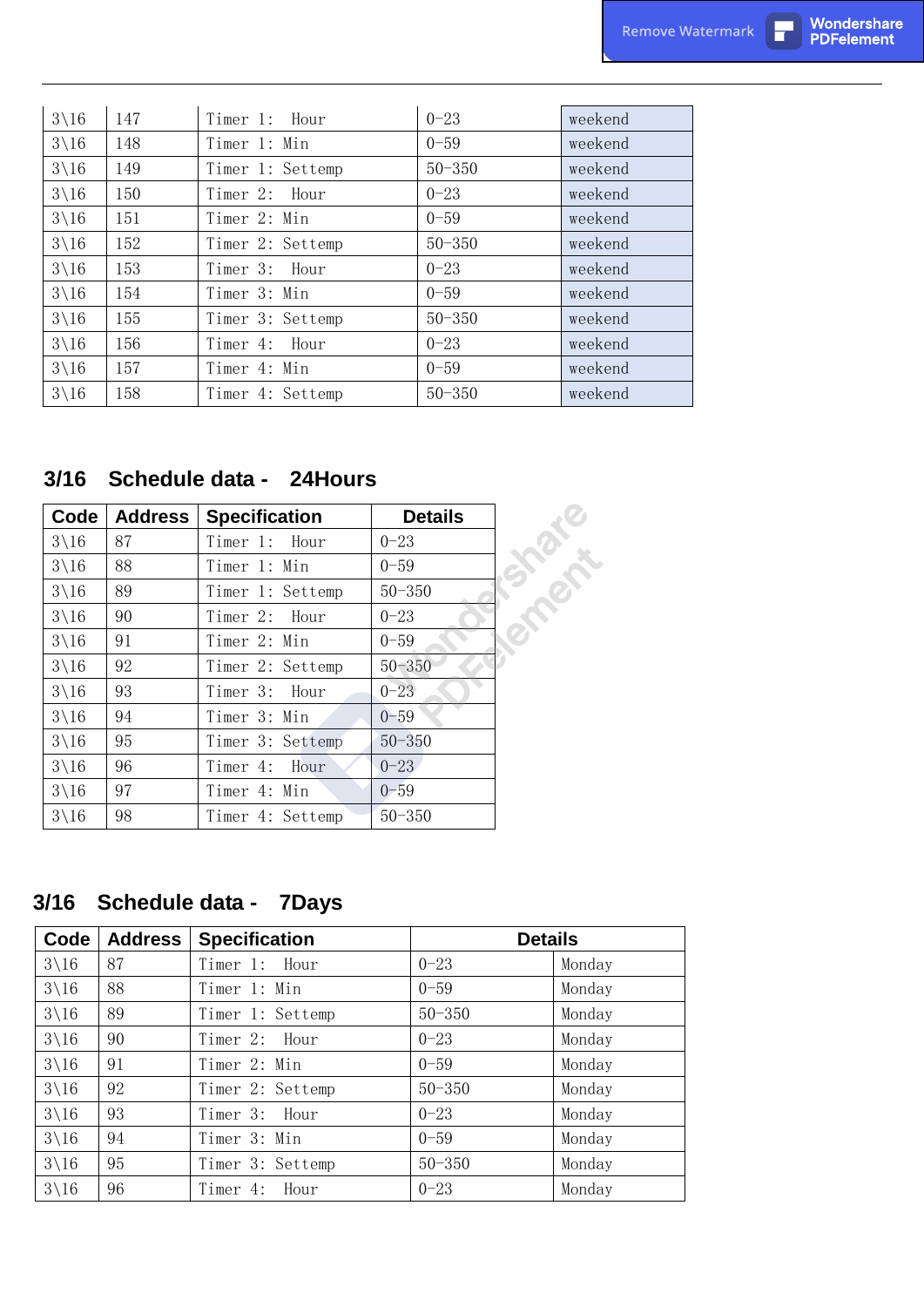| $3\backslash16$  | 97  | Timer 4: Min     | $0 - 59$   | Monday    |
|------------------|-----|------------------|------------|-----------|
| $3\backslash16$  | 98  | Timer 4: Settemp | $50 - 350$ | Monday    |
| $3\backslash16$  | 99  | Timer 1:<br>Hour | $0 - 23$   | Tuesday   |
| $3\backslash16$  | 100 | Timer 1: Min     | $0 - 59$   | Tuesday   |
| $3\backslash16$  | 101 | Timer 1: Settemp | $50 - 350$ | Tuesday   |
| $3\backslash16$  | 102 | Timer 2:<br>Hour | $0 - 23$   | Tuesday   |
| $3\backslash16$  | 103 | Timer 2: Min     | $0 - 59$   | Tuesday   |
| $3\backslash 16$ | 104 | Timer 2: Settemp | $50 - 350$ | Tuesday   |
| $3\backslash 16$ | 105 | Timer 3:<br>Hour | $0 - 23$   | Tuesday   |
| $3\backslash16$  | 106 | Timer 3: Min     | $0 - 59$   | Tuesday   |
| $3\backslash 16$ | 107 | Timer 3: Settemp | $50 - 350$ | Tuesday   |
| $3\backslash16$  | 108 | Timer 4:<br>Hour | $0 - 23$   | Tuesday   |
| $3\backslash16$  | 109 | Timer 4: Min     | $0 - 59$   | Tuesday   |
| $3\backslash 16$ | 110 | Timer 4: Settemp | $50 - 350$ | Tuesday   |
| $3\backslash16$  | 111 | Timer 1:<br>Hour | $0 - 23$   | Wednesday |
| $3\backslash16$  | 112 | Timer 1: Min     | $0 - 59$   | Wednesday |
| $3\backslash16$  | 113 | Timer 1: Settemp | $50 - 350$ | Wednesday |
| $3\backslash16$  | 114 | Timer 2:<br>Hour | $0 - 23$   | Wednesday |
| $3\backslash16$  | 115 | Timer 2: Min     | $0 - 59$   | Wednesday |
| $3\backslash16$  | 116 | Timer 2: Settemp | $50 - 350$ | Wednesday |
| $3\backslash16$  | 117 | Timer 3:<br>Hour | $0 - 23$   | Wednesday |
| $3\backslash16$  | 118 | Timer 3: Min     | $0 - 59$   | Wednesday |
| $3\backslash16$  | 119 | Timer 3: Settemp | $50 - 350$ | Wednesday |
| $3\backslash 16$ | 120 | Timer 4:<br>Hour | $0 - 23$   | Wednesday |
| $3\backslash16$  | 121 | Timer 4: Min     | $0 - 59$   | Wednesday |
| $3\backslash16$  | 122 | Timer 4: Settemp | $50 - 350$ | Wednesday |
| $3\backslash 16$ | 123 | Timer 1:<br>Hour | $0 - 23$   | Thursday  |
| $3\backslash 16$ | 124 | Timer 1: Min     | $0 - 59$   | Thursday  |
| $3\backslash 16$ | 125 | Timer 1: Settemp | $50 - 350$ | Thursday  |
| $3\backslash16$  | 126 | Timer 2: Hour    | $0 - 23$   | Thursday  |
| $3\backslash16$  | 127 | Timer 2: Min     | $0 - 59$   | Thursday  |
| $3\backslash16$  | 128 | Timer 2: Settemp | $50 - 350$ | Thursday  |
| $3\backslash16$  | 129 | Timer 3:<br>Hour | $0 - 23$   | Thursday  |
| $3\backslash16$  | 130 | Timer 3: Min     | $0 - 59$   | Thursday  |
| $3\backslash16$  | 131 | Timer 3: Settemp | $50 - 350$ | Thursday  |
| $3\backslash16$  | 132 | Timer 4:<br>Hour | $0 - 23$   | Thursday  |
| $3\backslash16$  | 133 | Timer 4: Min     | $0 - 59$   | Thursday  |
| $3\backslash16$  | 134 | Timer 4: Settemp | $50 - 350$ | Thursday  |
| $3\backslash 16$ | 135 | Timer 1:<br>Hour | $0 - 23$   | Friday    |
| $3\backslash 16$ | 136 | Timer 1: Min     | $0 - 59$   | Friday    |
| $3\backslash16$  | 137 | Timer 1: Settemp | $50 - 350$ | Friday    |
| $3\backslash16$  | 138 | Timer 2:<br>Hour | $0 - 23$   | Friday    |
| $3\backslash16$  | 139 | Timer 2: Min     | $0 - 59$   | Friday    |
| $3\backslash 16$ | 140 | Timer 2: Settemp | $50 - 350$ | Friday    |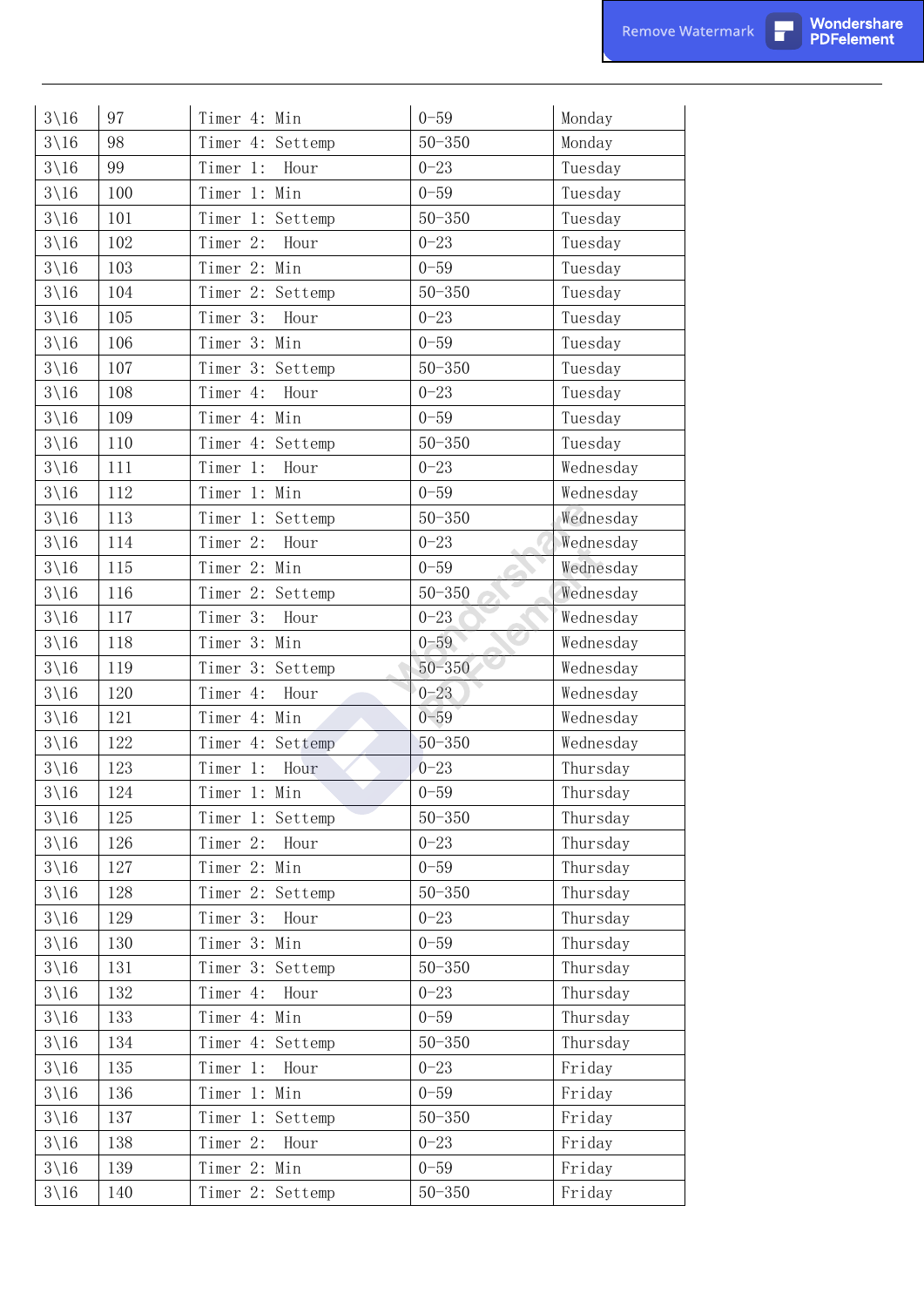| $3\backslash16$  | 141 | Timer 3: Hour    | $0 - 23$   | Friday   |
|------------------|-----|------------------|------------|----------|
| $3\backslash16$  | 142 | Timer 3: Min     | $0 - 59$   | Friday   |
| $3\backslash16$  | 143 | Timer 3: Settemp | $50 - 350$ | Friday   |
| $3\backslash16$  | 144 | Timer 4:<br>Hour | $0 - 23$   | Friday   |
| $3\backslash16$  | 145 | Timer 4: Min     | $0 - 59$   | Friday   |
| $3\backslash 16$ | 146 | Timer 4: Settemp | $50 - 350$ | Friday   |
| $3\backslash 16$ | 147 | Timer 1:<br>Hour | $0 - 23$   | Saturday |
| $3\backslash16$  | 148 | Timer 1: Min     | $0 - 59$   | Saturday |
| $3\backslash16$  | 149 | Timer 1: Settemp | $50 - 350$ | Saturday |
| $3\backslash16$  | 150 | Timer 2:<br>Hour | $0 - 23$   | Saturday |
| $3\backslash16$  | 151 | Timer 2: Min     | $0 - 59$   | Saturday |
| $3\backslash16$  | 152 | Timer 2: Settemp | $50 - 350$ | Saturday |
| $3\backslash 16$ | 153 | Timer 3:<br>Hour | $0 - 23$   | Saturday |
| $3\backslash16$  | 154 | Timer 3: Min     | $0 - 59$   | Saturday |
| $3\backslash 16$ | 155 | Timer 3: Settemp | $50 - 350$ | Saturday |
| $3\backslash 16$ | 156 | Timer 4:<br>Hour | $0 - 23$   | Saturday |
| $3\backslash 16$ | 157 | Timer 4: Min     | $0 - 59$   | Saturday |
| $3\backslash 16$ | 158 | Timer 4: Settemp | $50 - 350$ | Saturday |
| $3\backslash16$  | 159 | Timer 1:<br>Hour | $0 - 23$   | Sunday   |
| $3\backslash16$  | 160 | Timer 1: Min     | $0 - 59$   | Sunday   |
| $3\backslash16$  | 161 | Timer 1: Settemp | $50 - 350$ | Sunday   |
| $3\backslash 16$ | 162 | Timer 2:<br>Hour | $0 - 23$   | Sunday   |
| $3\backslash 16$ | 163 | Timer 2: Min     | $0 - 59$   | Sunday   |
| $3\backslash 16$ | 164 | Timer 2: Settemp | $50 - 350$ | Sunday   |
| $3\backslash16$  | 165 | Timer 3:<br>Hour | $0 - 23$   | Sunday   |
| $3\backslash16$  | 166 | Timer 3: Min     | $0 - 59$   | Sunday   |
| $3\backslash16$  | 167 | Timer 3: Settemp | $50 - 350$ | Sunday   |
| $3\backslash 16$ | 168 | Timer 4:<br>Hour | $0 - 23$   | Sunday   |
| $3\backslash16$  | 169 | Timer 4: Min     | $0 - 59$   | Sunday   |
| $3\backslash16$  | 170 | Timer 4: Settemp | $50 - 350$ | Sunday   |

#### **Set the device address on MC6 :**

 **Configuration menu –>**Network Settings -> 05) Modbus Address

# **1) READ DATA ,use command 03**

## **Tx:01 03 00 00 00 03 05 CB**

- **01**: slave mac address address, that set on MC6(05) Modbus Address)
- **03: command**
- **00 00 : start register High 00 ,Low 00**
- **00 03: data qty High 00 ,Low 03**
- **05 CB: 05-CRC Low, CB – CRC high**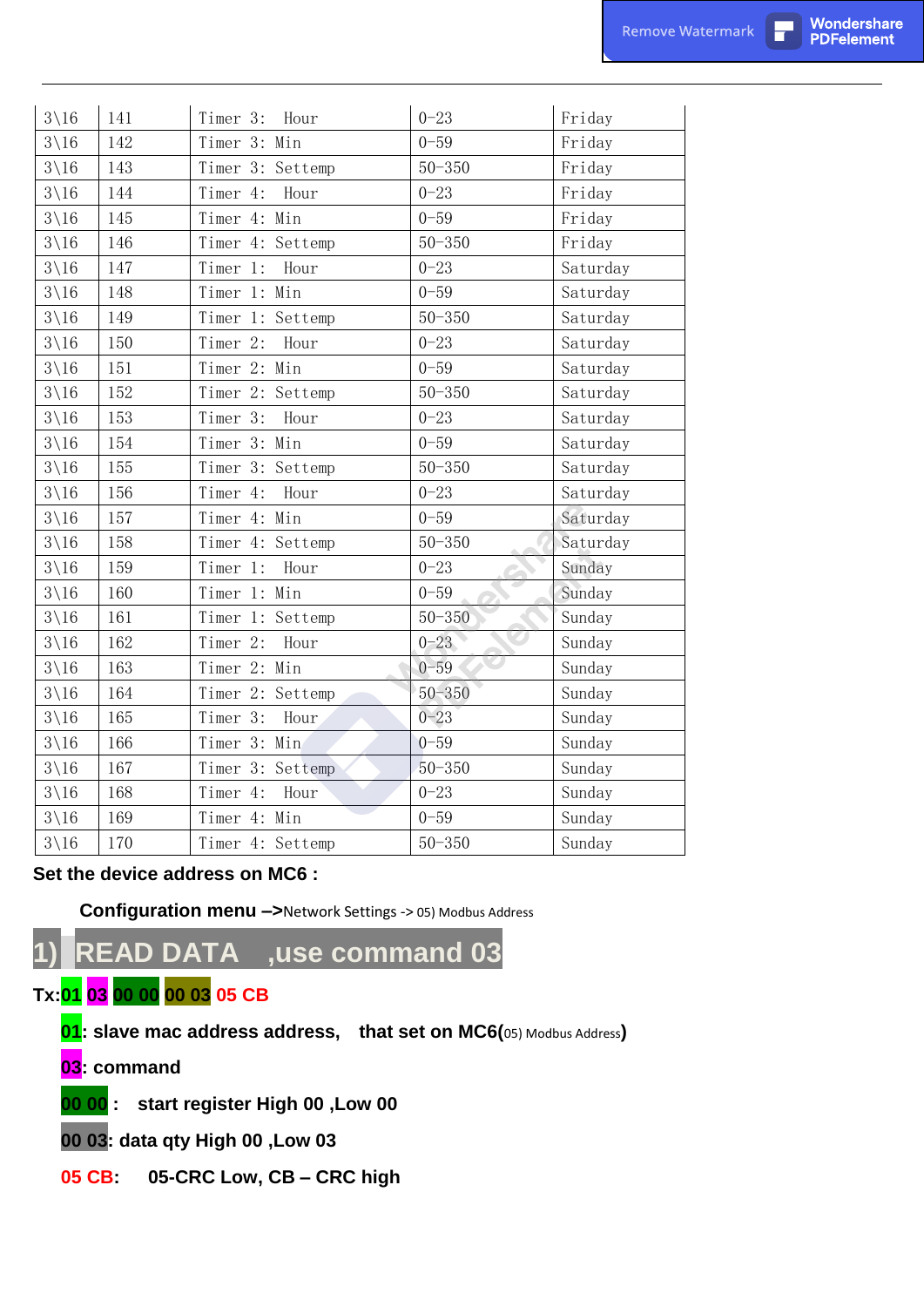**Rx:01 03 06 01 14 00 00 00 23 51 7E**

 **01: slave mac address address, that set on MC6(**05) Modbus Address**)**

 **03: COMMAND**

 **06: receive data qty**

 **01 14 : register 0 High , Low data, this is Hex data, the Decimal data is (1\* 256) + (1\*16 + 4)** 

**= 276 ,the register 0 is the room temperature, so it should be 27.6'C**

03 Data Unit:

Code Address Specification Details  $\overline{3}$  $\alpha$  $0-500$  (235: 23.5 degrees)

**00 00** : register 1 High, Low data, this is Hex data, the Decimal data is  $(1^* 0) + (0^* 16 + 0) =$ 

**0 ,the register 1 is the floor temperature, so it should be 0'C, this is because no floor sensor is** 

**connected to thermostat.**

 $\overline{3}$  $0-500$   $(235: 23.5$  degrees).  $\vert$  1. FloorTemp

**00 23 : register 2 High , Low data, this is Hex data, the Decimal data is (0\* 256) + (2\*16 + 3) = 35 ,the register 2 is the humidity sensor , so the humidity should be 35%**

## **2)Write DATA ,use command 16**

**Tx:01 10 00 40 00 01 02 00 EB E8 DF**

**Rx: 01 10 00 40 00 01 00 1D**

**Tx:01 10 00 40 00 01 02 00 EB E8 DF**

**01** : slave mac address address, that set on MC6(05) Modbus Address

**10 : COMMAND- 16**

**00 40 : start register High, Low**

**00 01** :**data qty High, Low**

**02 :data amount**

**00 EB data : because this is Hex , the decimal should be (00\*256) + (14\*16 +11) = 235, because register 64 is the set temperature, so it should be 23.5'C** 

**E8 DF CRC Low High**

## **Rx: 01 10 00 40 00 01 00 1D**

**01** : slave mac address address, that set on MC6(05) Modbus Address